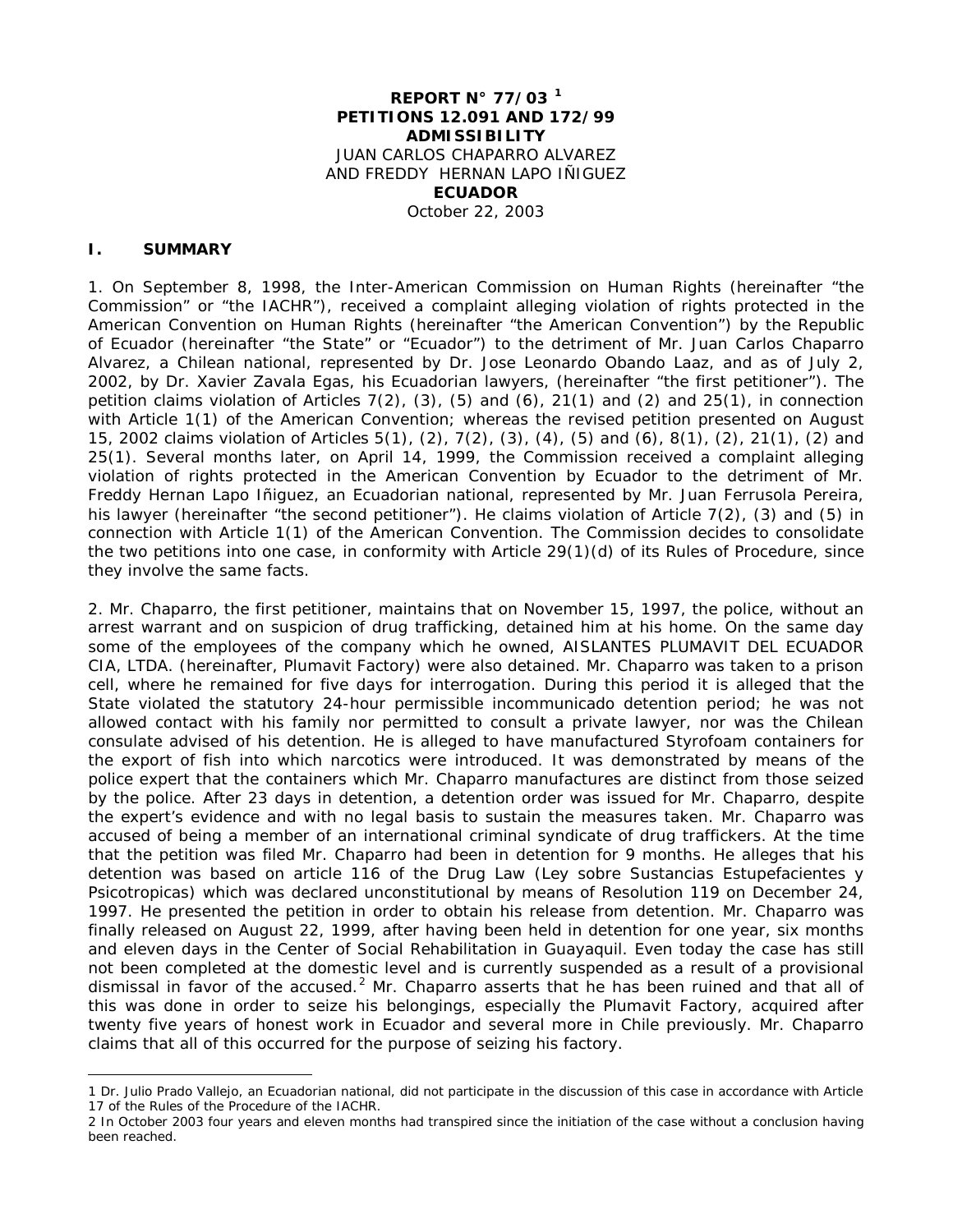3. Mr. Chaparro was the owner of the Plumavit Factory when he was arrested and the police mistakenly assumed that this Factory had produced the containers in which 400 kilos of drugs had been discovered at the Airport. The Factory was completely searched and no traces of drugs were discovered and it was also confirmed that the Plumavit Factory had not manufactured the containers. The State, for its part, argues that no rights were violated since due process had been strictly observed. The Commission has learned from a companion case (P172/99) that on November 12, 2001, the Fourth Chamber of the Superior Court of Justice of Guayaquil "provisionally" dismissed the proceedings against Mr. Chaparro.

4. The Commission decides in this report that Petition 12.091 meets the admissibility requirements set forth in Articles 46 of the American Convention. Therefore, the Commission decides to declare the petition admissible, to open the case and to notify the parties of this decision, and to continue with its analysis of the merits regarding the alleged violations of Articles 5, 7, 8, 21 and 25 of the American Convention in conjunction with Article 1(1).

5. Mr. Lapo, the second petitioner, maintains that on November 15, 1997, he and three coworkers were illegally detained in his place of employment, the Plumavit Factory, by civil-clothed police officers who were accompanied by a large number of subordinates, dressed in combat uniforms and heavily armed with machine-guns and other weapons. Mr. Lapo was detained, without a judicial warrant, on suspicion of drug trafficking and was held in detention for one year, six months and eleven days in the Center of Social Rehabilitation in Guayaquil. Mr. Lapo was released from detention on May 26, 1999. He requests US \$5 million dollars in compensation and the punishment of the members of the police and judiciary who involved him in this drugtrafficking case.

6. Mr. Lapo Iñiguez was the Production Manager of the Plumavit Factory when he was arrested and the police mistakenly assumed that this Factory had produced the containers in which 400 kilos of drugs had been discovered at the Airport. The Factory was completely searched and no traces of drugs were discovered and it was also confirmed that the Plumavit Factory had not manufactured the containers. The State, for its part, argues that no rights were violated since due process had been strictly observed and that the Fourth Chamber of the Superior Court of Justice of Guayaquil dismissed the proceedings against the petitioner and ordered his release from detention.

7. The Commission decides in this report that Petition 172/99 meets the admissibility requirements set forth in Article 46 of the American Convention. Therefore, the Commission decides to declare the petition admissible, to open the case and to notify the parties of this decision, and to continue with its analysis of the merits regarding the alleged violations of Articles 7, 8 and 25 of the American Convention in conjunction with Article 1(1).

#### **II. PROCESSING BY THE COMMISSION**

8. The Commission received the first petitioner's (Mr. Chaparro) complaint on September 8, 1998. On January 15, 1999, the Commission received additional information from Mr. Chaparro's son. On January 26, 1999, the Commission communicated the petition to the State and requested a response within three months. On March 24, 1999, the Commission received the response from the State, which was transmitted to the petitioners on April 16, 1999 with a request for observations to be presented within 30 days. On June 10, 1999, the Commission received Mr. Chaparro's observations, which are dated May 30, 1999. These observations, in turn, were communicated to the State on August 24, 1999. On July 9, 2002, Mr. Chaparro informed the Commission that he had engaged the services of Mr. Zavala-Giler to continue processing his case before the Commission. Mr. Zavala-Giler requested and was provided with the relevant documentation on the status of the petition. On August 19, 2002, Mr. Zavala-Giler filed an updated petition and a response was presented to the observations formulated by the State. On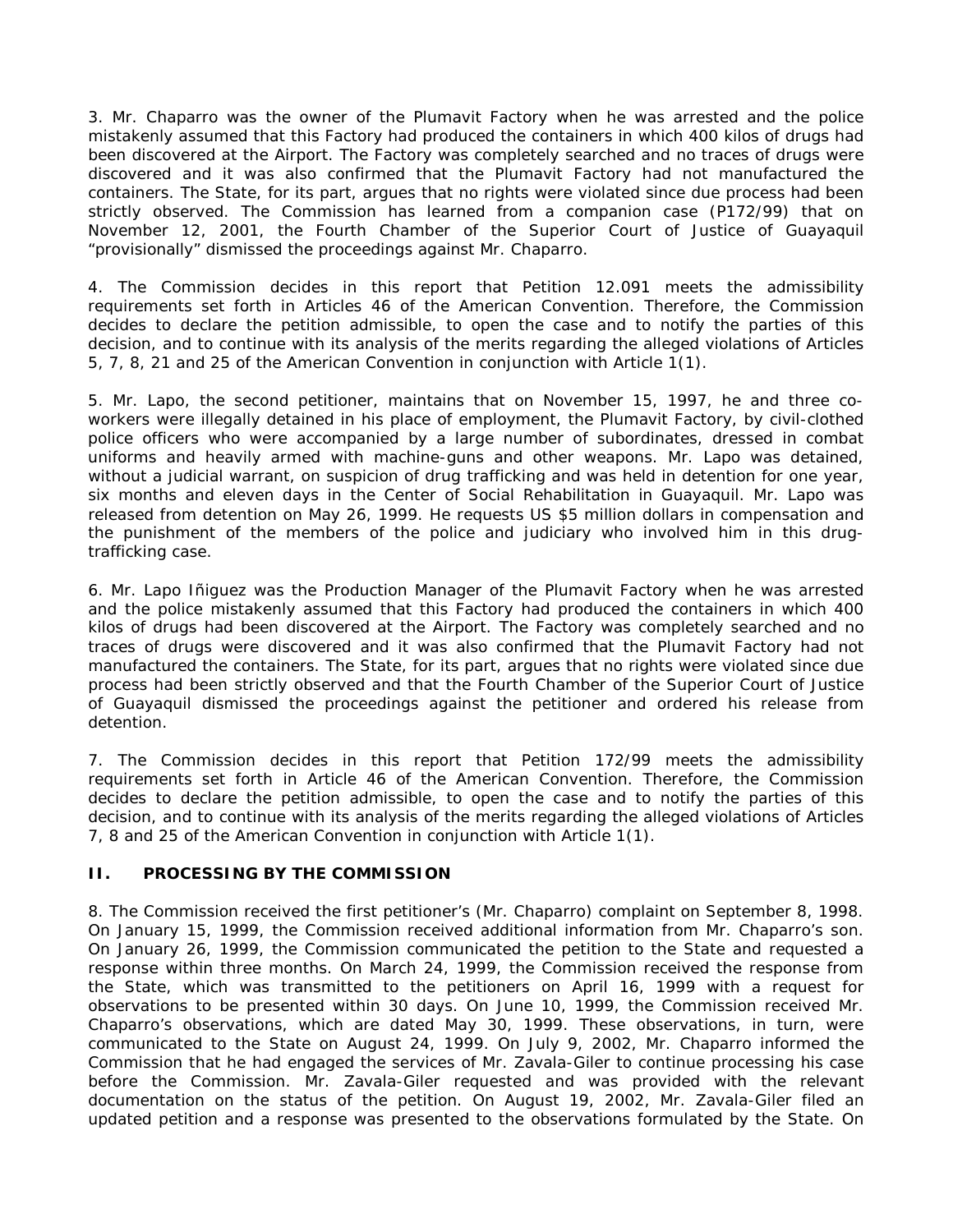September 11, 2002 this additional information was submitted to the State with a request for any further information to be presented within 30 days. The Commission received additional information from Mr. Chaparro dated September 26, 2002, which was transmitted to the State for its observations. There has been no further communication from the State. On June 23, 2003, Mr. Chaparro requested a hearing on admissibility to be held during the next period of session of the Commission. The Commission decided not to grant the request for a hearing due to the large number of hearing requests.

9. The Commission received the second petitioner's (Mr. Lapo) complaint on April 14, 1999. On March 22, 2002, the Commission received additional information from Mr. Lapo. On March 31, 1999, the Commission received additional information from Mr. Lapo's wife. On March 22, 2002, the Commission received additional information that the case had been dismissed by the Superior Court and that Mr. Lapo had been released from detention Mr. Lapo sought reparations of US\$ 5 million for the alleged arbitrary detention that had lasted one year, six months and 11 days. On June 7, 2002 the Commission communicated the petition to the State and requested a response within two months. On October 2, 2002, the Commission received the response from the State, which was transmitted to Mr. Lapo on October 17, 2002 with a request for observations to be presented within 30 days. On November 25, 2002, the Commission received Mr. Lapo's observations, which are dated November 14, 2002. These observations, in turn, were communicated to the State on November 27, 2002. There has been no further communication from the State.

## **III. POSITIONS OF THE PARTIES**

#### **A. Position of Mr. Chaparro, the first petitioner**

10. On November 15, 1999, at approximately 4:00 p.m. Mr. Juan Carlos Chaparro Alvarez was arrested at his home, in the presence of his wife Mrs. Cecilia Aguirre de Chaparro and his brotherin-law, Carlos Aguirre M., by a plain-clothes policeman who did not want to identify himself and who was accompanied by a large number of subordinates dressed in combat uniforms, who were heavily armed with machineguns and automatic weapons. These police officers were accompanied by Judge Guadalupe Manrique Rossi, the  $12<sup>th</sup>$  Criminal Judge of Guayas, who declined to present an arrest warrant, stating that it was not necessary and that her presence was sufficient. The petition alleges that Mr. Chaparro was requested, by means of deceit, to accompany them to a police station in order to make a declaration in regards to "a drug found in some Styrofoam containers." Not having any relation with the drug that was found, Mr. Chaparro willingly agreed to accompany them, thinking that he could provide them assistance since he was the owner of a company, the Plumavit Factory, which produced Styrofoam products in Ecuador.

11. The morning of the same day that he was arrested, unbeknownst to Mr. Chaparro, his Factory was illegally and arbitrarily searched, and the police proceeded to detain all the workers and employees whom they found working extra hours on that Saturday. No arrest warrants were shown, and Mr. Freddy Lapo, the Production Manager, requested Captain Peralta to produce a search warrant. The Captain, pulling out his pistol, retorted that "with this and 400 kilos of drugs in the airport I have the right to search where I want". Mr. Lapo, two mechanics and the man in charge of the warehouse, were still in prison at the time Mr. Chaparro's petition was presented, the others had been released after 10 days in detention.

12. Mr. Chaparro, and the workers from his factory, were taken to the police station, where they were locked in individual cells and held incommunicado for five days. They were not even permitted to make a phone call during that time. During those five days Mr. Chaparro was interrogated in the police office without the presence of his lawyer. The petition states that this fact can be corroborated by Dr. Marcelo Santos Vera, former Minister of Government of Ecuador, and who having learned of his situation came to see him with his wife and Mr. Joaquín Martínez, a friend of the family. The following day, the declaration was taken in the presence of a lawyer who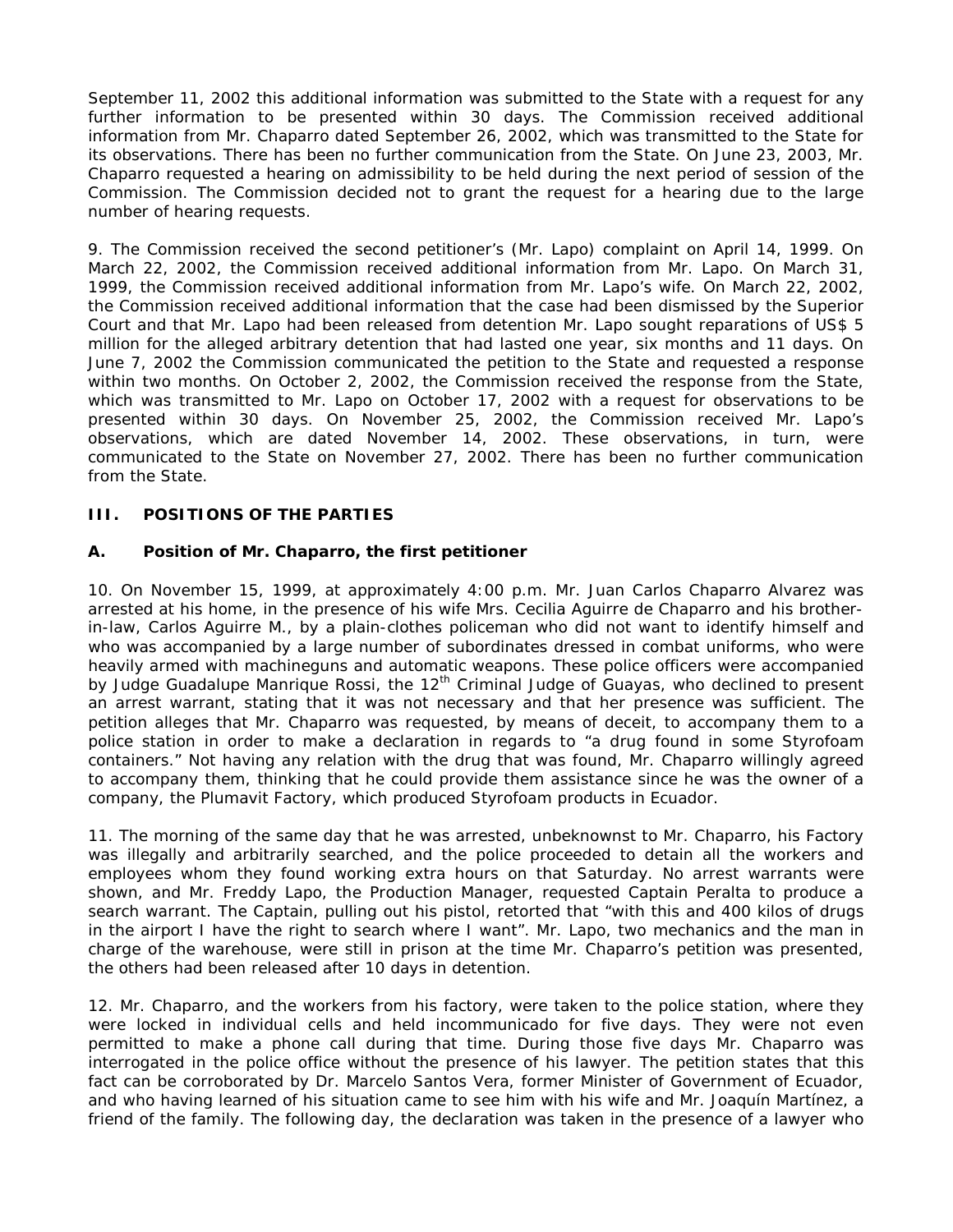came to see him, an individual who is not a criminal lawyer and allegedly not the appropriate person to defend him, in the opinion of Mr. Chaparro, but a person who can be considered a witness to the fact that he was interrogated without the presence of a defense lawyer.

13. As a consequence, Mr. Chaparro was informed that the police, in an arbitrary and illegal manner, was attempting to involve him in an antinarcotics operation known as the "Rivera Case." According to the petition, Mr. Chaparro's involvement was alleged to have been as the supplier of the styrofoam containers, in which, under the pretext of exporting fish, smaller plastic boxes filled with drugs were found. Mr. Chaparro asserts that his detention was based on a mistake both of the police and the Judge in charge of the case, and alleges that this is a clear violation of the principal of the presumption of innocence set forth in the American Convention. When he was permitted to see one of the containers seized in the operation he could tell that the thickness of the bottom was much greater than in the containers that his factory produced. Further, the marks that are left by injecting the raw material do not correspond to those made by the machines in his factory. Mr. Chaparro requested that Captain Peralta request an expert from a prestigious institution that knows something about the subject to come and confirm that the container shown to him was not made by Plumavit Factory. The police requested the assistance of an expert from the Mechanical Engineering Faculty of the Technical College of the Litoral. They received the response from the expert on December 5, 1997 to the effect that the Plumavit Factory of Ecuador did not manufacture these containers.

14. According to the petitioners, the police, illegally and arbitrarily, and knowing that Mr. Chaparro had nothing to do with what they were investigating, criminally hid the results of the expert evaluation until December 10, 1997, with the sole purpose of involving him in crimes which he did not commit and, then, to take control over his property. Thereafter, they included the evaluation in the file as a loose sheet of paper. In spite of the lack of evidence tying him to the charges, as required by Article 333 No. 4 of the Code of Criminal Procedure, the judge, in the formal initiation of the proceedings charged him with being a "member of an international syndicate of drug traffickers", thereby violating his right to be presumed innocent, as guaranteed by the American Convention. The police had illegally searched the Plumavit Factory, owned by the petitioner, and a special dog was brought in that was trained to track down drugs by scent. No remains of drugs were found anywhere. Subsequently, on the day when the experts from E.S.P.O.L. performed their evaluation, police officers and technicians from the US Drug Enforcement Administration brought an Ion-Scanner to detect particles of drugs and also found no evidence of drugs anywhere in the Factory.

15. The Judge ordered three further evaluations to be carried out at the Factory. Mr. Chaparro requested that he be permitted to be present, but when the Judge was late they returned him to prison, allegedly infringing on his right to defend himself. The police suggested that he could bribe them by paying them at least two million *sucres* to be allowed to wait for the judge. He refused. The judge finally arrived and carried out three further evaluations and was able to demonstrate that the seized containers did not fit into the molds used in his Factory. These tests supported the earlier findings that his factory could not have produced the containers seized.

16. Three days later, on January 8, 1998, the police with the D.E.A. experts returned with the judge to the Factory with the ION- Scanner and stated that there were vestiges of the drugs in one of the molds. Since the defense lawyers were not allowed to be present, the petitioners were unable to impugn this act that occurred 45 days after the police had taken over control of the Factory, which leads one to believe that the Ecuadorian police was planting the evidence. The Ecuadorian Drug Law of 1990 permitted the seizure of goods, which had been used for the commission of the crimes set forth in the law. Since November 15, 1997, Mr. Chaparro's Factory was seized, allegedly in an illegal and arbitrary manner, and was placed under the control of the National Drugs Council (*Consejo Nacional de Control de Sustancias Estupefacientes y Psicotropicas*, CONSEP). CONSEP rented the factory to an individual in January 1998. According to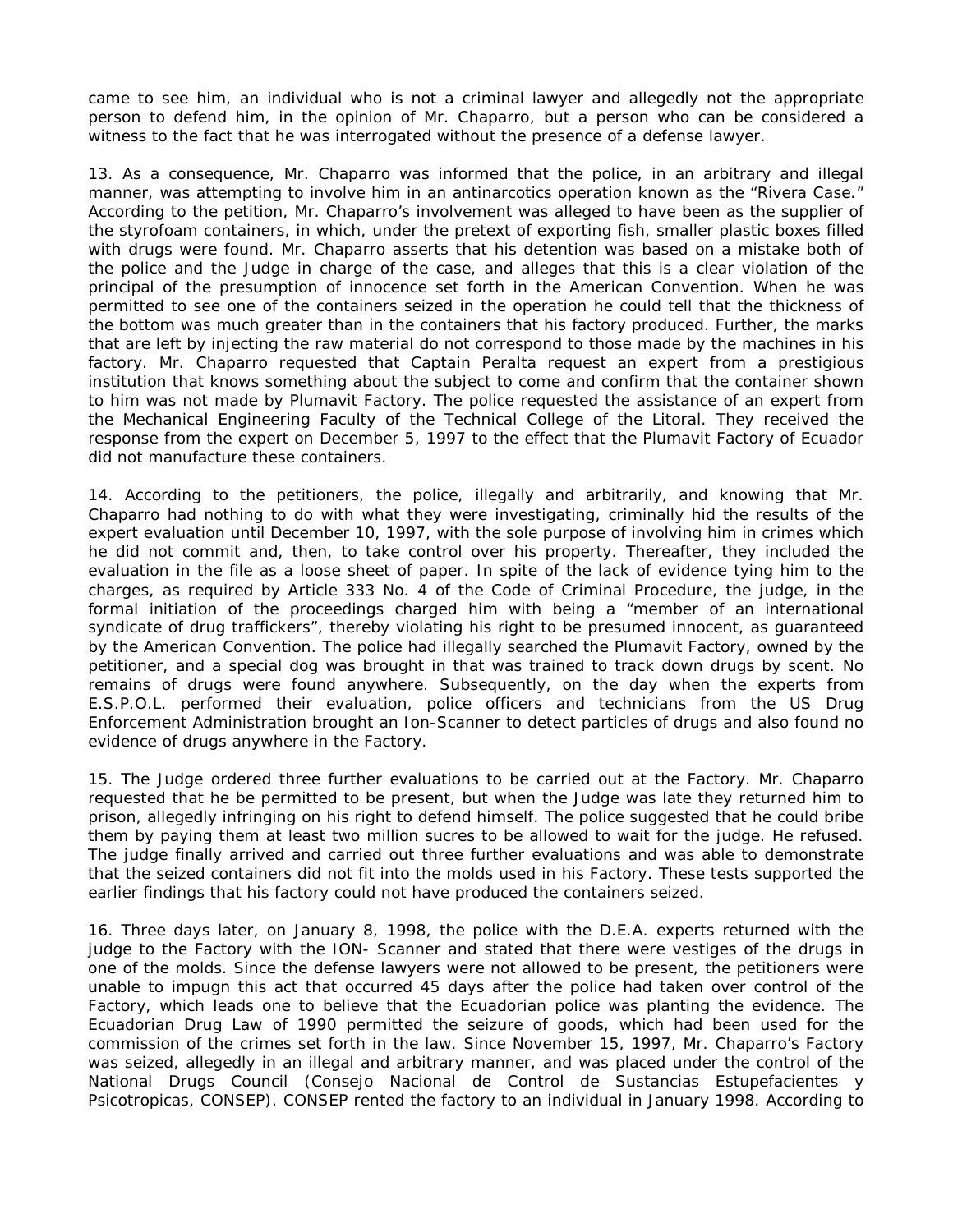the petition, Mr. Chaparro was financially ruined as CONSEP and the renter disposed of all the property including the machinery and office equipment.

17. Mr. Chaparro was kept in detention for one year, six months and eleven days in the Social Rehabilitation Center of Guayaquil. He was detained on November 15, 1997 and released on August 22, 1999. He had been arrested on November 15, 1997 without an arrest warrant, he was never informed of the reasons for his detention, he was held incommunicado for five days, he did not have the assistance of a defense lawyer and he was not charged for twenty-three days. The Superior Court of Guayaquil provisionally dismissed the charges against him. Following the dismissal, the Court ordered that the seized goods be returned to Mr. Chaparro.

18. Based on the foregoing, the petitioners allege that the State incurred in the following violations of the American Convention with regard to Mr. Juan Carlos Chaparro: a) violation of Article 7(2) and (3) because he was detained without a judicial arrest warrant and not in circumstances that could be termed in *flagrante delicto*; b) violation of Article 7(3), because he was subject to arbitrary imprisonment for a year, six months and eleven days for a crime which he did not commit; c) violation of Articles 5(1) and (2) because he was held in incommunicado detention for more than the 24 hours permitted under Ecuadorian law; d) violation of Article 7(5), because the State kept him in detention for more than 240 days when Ecuadorian law only allows 180 days; d) violation of Articles 7(6) and 25 because the writ of *amparo* that he presented was rejected without grounds; f) violation of Article 21(1) and (2) for having been arbitrarily and illegally stripped of his company, Plumavit Factory, without having committed any offense; and g) violation of Article 7(5) and 8(1) for not having respected the requirements of trial within a reasonable time or release. In the revised petition received on August 19, 2002, the petitioners added violation of Article 8(1) because the State failed to advise Mr. Chaparro of his right to consular assistance following his detention, pursuant to the Vienna Convention on Consular Relations, and 8(2) regarding alleged violation of the presumption of innocence.

#### **B. Position of Mr. Lapo, the second petitioner**

19. On November 15, 1999, Mr. Freddy Hernan Lapo Iñiguez was arrested with three co-workers, ostensibly in connection with a drug-trafficking operation known as the "Rivera Case." Police authorities had seized the drugs at the Simon Bolivar Airport: 14,821 grams of heroin and 353,688 grams of cocaine, camouflaged in 144 containers containing fish, property of the Marisco Oceana Maror company; the containers were destined for Miami. Mr. Lapo was arrested at 11:00 a.m. at his place of employment, Plumavit Factory, where he was employed as Production Manager. He requested the police to show him the search warrant, and the police replied that they did not have one, but having seized 400 kilos of drugs at the Airport, they were going to search and arrest whatever and whomever they wanted.

20. At approximately 4:00 p.m. Mr. Lapo and his three co-workers were taken to the No. 2 Guayaquil Regiment Police Station, where they were locked in individual cells and where they were held incommunicado for five days. They were not even permitted to make a phone call during that time.

21. Mr. Lapo was then taken to make a declaration without having been allowed to contact his lawyer. The police then informed him that he was suspected of involvement in a drug-trafficking operation known as the "Rivera Case." He was thought to have fabricated the plastic cube-shaped containers in which the drugs were found. When one of the containers in which the drugs were found was shown to him, he noted that it was constructed differently from those produced by his company. The police also sought an expert analysis, and on December 5, 1997, it was confirmed that the Plumavit Factory had not manufactured the boxes.

22. On December 8, 1997, despite the expert analysis provided by the Mechanical Engineering Faculty of the Technical College of the Litoral (E.S.P.O.L.) to the effect that the containers had not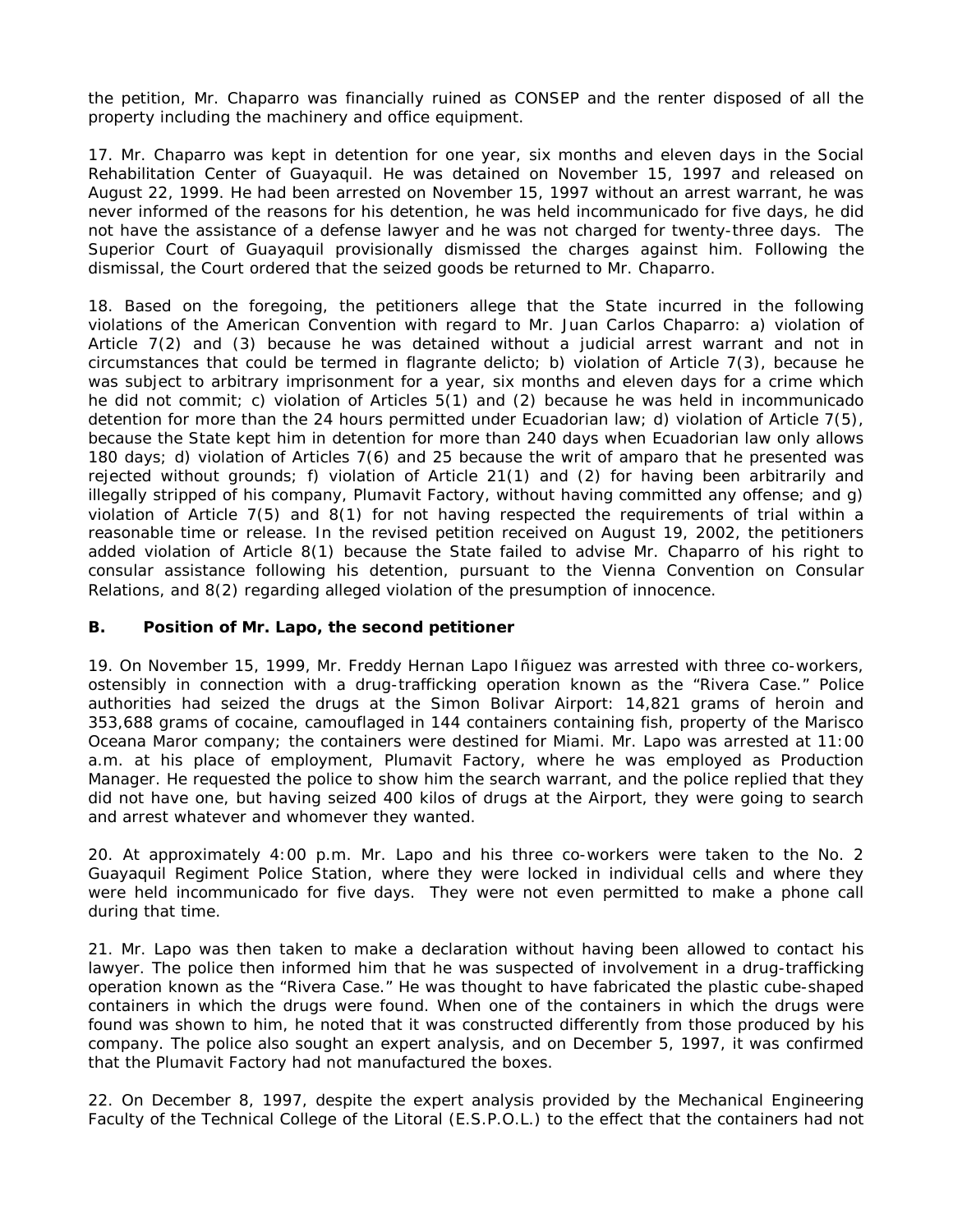been manufactured by the Plumavit Factory, the judge initiated the judicial proceedings. According to the petition, the police hid the E.S.P.O.L. analysis in order to implicate the petitioner and his co-workers in the crime.

23. On November 15, 1997 the petitioner's automobile was seized by the police, despite the fact that it had nothing to do with the suspected crime, and allegedly it has been dismantled. His house, which he had purchased on credit, in a middle-class neighborhood, had to be sold by his relatives due to his illegal detention and the inability of his family to keep up the payments with no income coming in, at a loss of 50% of its value. In addition, the El Niño phenomenon caused a flood in the little town in which he was living, destroying the furniture and other goods in the house, which his family had already vacated.

24. The factory in which the petitioner was employed was illegally searched by the police and a special dog was brought in that was trained to track down drugs by scent. No remains of drugs were found anywhere. No evidence tied Mr. Lapo to the crime. Despite that crucial fact, the petitioner states that Mr. Lapo was kept in detention and the judicial proceedings were initiated. Pursuant to Article 231 of the Ecuadorian Code of Criminal Procedure, the investigative stage of the proceedings may not take more than 60 days. In this case, it continued for nine months and fifteen days.

25. Mr. Lapo was kept in detention for one year, six months and eleven days in the Centro de Rehabilitación Social de Guayaquil. He had been arrested on November 15, 1997 without an arrest warrant, he was never informed of the reasons for his detention, he was held incommunicado for five days, he did not have the assistance of a defense lawyer and he was not charged for twentythree days. He was finally released when the Superior Court of Guayaquil "ratified" the opinion of the Twelfth Criminal Prosecutor of Guayas to "definitively dismiss" the charges against him. Despite the dismissal, they refused to return the automobile and sent the judgment to the Attorney General's office where it has been paralyzed for months.

26. Based on the foregoing, the petitioner alleges that the State has committed the following violations of the American Convention with regard to Mr. Fredy Lapo Iñiguez: a) violation of Article 7(2) because he was detained without a judicial arrest warrant; b) violation of Article 7(3), because he was subject to arbitrary imprisonment for a year, six months and eleven days for a crime which he did not commit; and c) violation of Article 7(5), because the State did not comply with the time periods established by law.

#### **C. Position of the State**

# **1. Response of the State to Mr. Chaparro, the first petitioner**

27. The State only replied once to Mr. Chaparro's petition and that was on March 22, 1999, at which time it attached the position of the Attorney General's office, dated March 17, 1999. The position of the Attorney General was that Petition 12.091 does not comply with the admissibility requirements set forth in Article 46 of the American Convention because Mr. Chaparro failed to exhaust domestic remedies before filing a petition with the Commission. In the view of the State the internal remedies in the case have not been exhausted.

28. In accordance with the jurisprudence of the Inter-American Court, the party that alleges failure to exhaust domestic remedies is obliged to set forth the remedies that must be exhausted and to indicate their efficacy. In this context, the State noted that the criminal proceedings pending before the Criminal Court of Judge Guadalupe Manrique Rossi have been proceeding normally. These proceedings have allowed the intervention of specialized experts who have issued reports that have been favorable to the petitioner, so much so that the representative of the Public Ministry has issued his opinion in which he abstains from bringing charges against Mr. Chaparro. Whether these proceedings turn out to be favorable or not to Mr. Chaparro, does not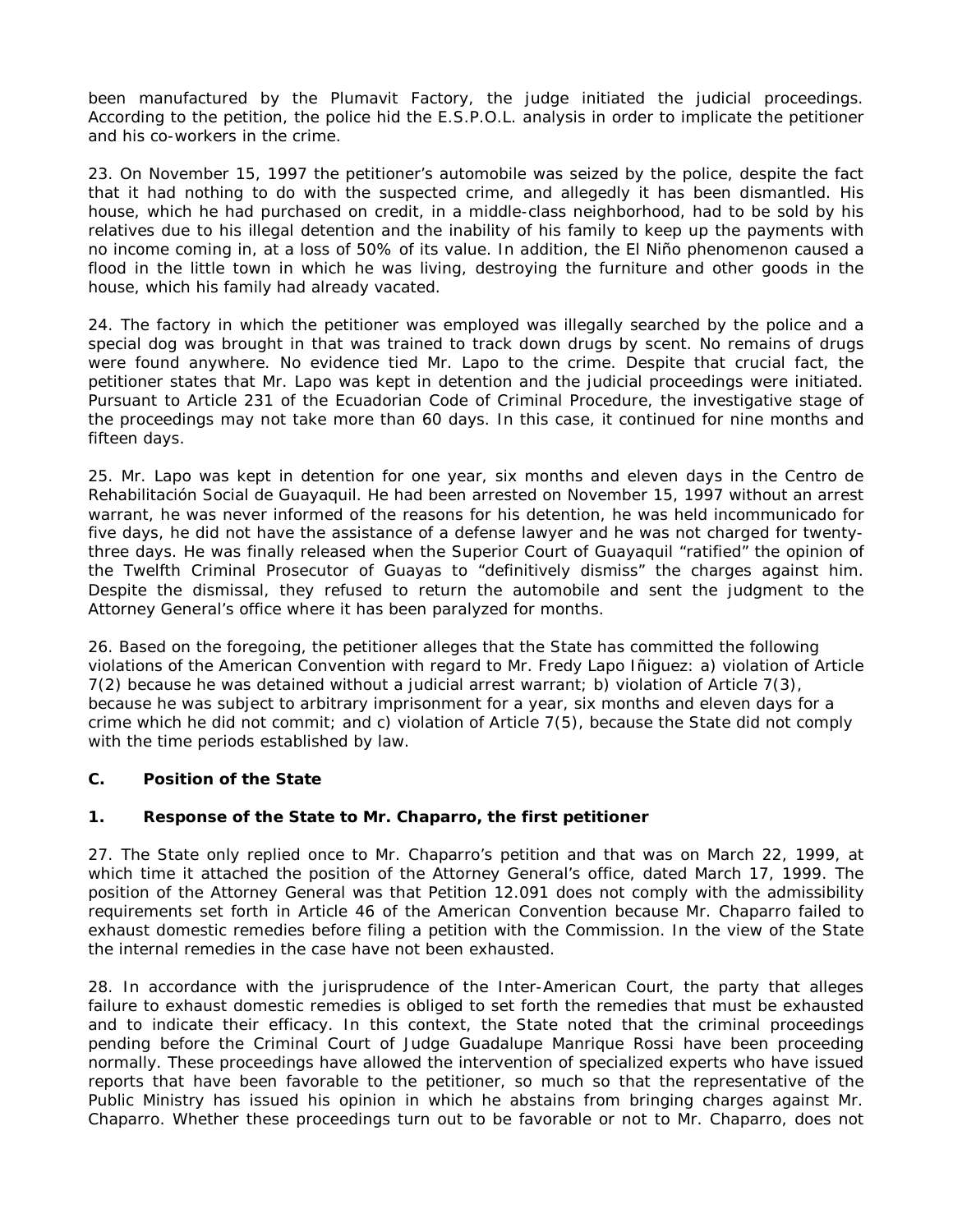mean that they are not the appropriate procedures to be followed. As the Inter-American Court has noted, the fact that a domestic remedy does not terminate in a favorable ruling for the petitioner does not demonstrate, alone, the lack of, or the exhaustion of all efficacious internal remedies.

29. The State suggests that Mr. Chaparro has an effective remedy in cassation, which he is at liberty to pursue once the Criminal Court issues its judgment in this case. This remedy is adequate in the sense that the Inter-American Court has noted in earlier cases, "adequate domestic remedies are those which are suitable to address an infringement of a legal right." In case the judges or courts have incurred in errors *in iudicando*, this is the adequate recourse to protect the legal situation that has been affected. Similarly, if the Supreme Court finds that the judges incurred in errors of law, it will grant cassation of the judgment and issue a new one that is in conformity with the domestic law.

30. The State further suggests that Mr. Chaparro has an additional effective remedy in a motion for revision, which he can file once a conviction is issued. This remedy is similarly adequate and effective in the opinion of the State. The State alleges that it has shown that effective remedies exist and now the burden of proof shifts to the petitioners who must demonstrate that they have exhausted the remedies available under Ecuadorian law.

31. As regards the issue of whether the judicial proceedings have been carried out within a "reasonable time," the State recalls the jurisprudence of the European Court which has maintained that the "reasonableness" must be determined in the specific context of a concrete case, that there are no generally valid criteria that may be applied to all cases. Lastly, the State argues that Mr. Chaparro enjoyed the right to defend himself in this case and had access to the courts and at no time was he impeded from exercising his right to be heard before the appropriate and competent judicial organs.

#### **2. Response of the State to Mr. Lapo, the second petitioner**

32. The State replied on September 30, 2002 and attached the position of the Attorney General's office, dated September 12, 2002, in which the Commission is requested immediately to Petition 172/99, since, in the view of the State, it does not fulfill the requirements set forth in Article 46 of the American Convention and Article 38 of the Commission's Rules of Procedure and in particular, because the facts do not reveal a possible violation of any of the articles of the American Convention.

33. The State notes that the Superior Court of Guayaquil by which Mr. Lapo obtained his liberty confirmed the dismissal and the Court found that he was not responsible for any of the crimes for which he had originally been accused. In this regard, the Ecuadorian State considers that by virtue of the "fourth instance" formula, the Commission is not competent to review the decisions of national courts that act within their spheres of competence and afford the appropriate judicial guarantees, unless it can be found that a violation of the Convention has been committed. In the view of the State Mr. Lapo had access to the entire panoply of remedies available under Ecuadorian law. Further, the State maintains that Mr. Lapo cannot argue that the proceedings were not carried out within a reasonable period of time since the jurisprudence of both the European and inter-American systems determine on a case by case basis whether the time period that has elapsed comes within the concept of "reasonable" depending on the complexity of the matter and the actions of the parties.

34. In the view of the State, the Commission is competent to declare a petition admissible and to determine whether a judgment of a national court has been issued at the margin of due process or is in apparent violation of some other right guaranteed by the Convention. In this case the State respected due process and Mr. Lapo cannot come before the Commission simply because he is not in agreement with the decision of the courts. In this case the State did not violate Articles 8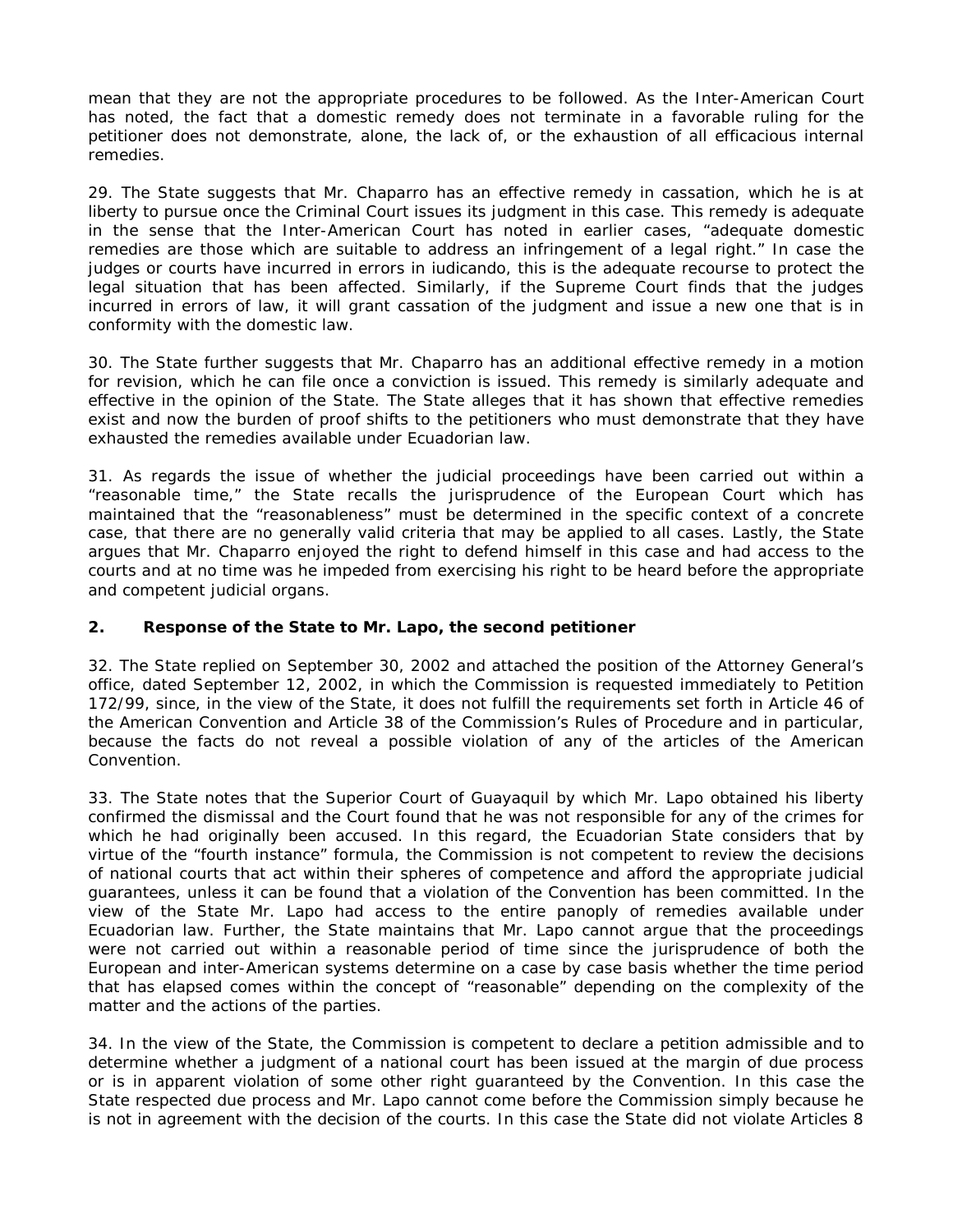and 25 to Mr. Lapo's detriment. The State maintains that the judgments were issued within the Court's competence and that the judges were the appropriate judges to hear the matter, so that there is no reason for the Commission to review these decisions. The Commission is not an appeals court or a court of fourth instance and it is not within its functions to annul judicial decisions, but rather to safeguard that the States provide their citizens with a judicial system that guarantees due process.

35.The State argues that Mr. Lapo presented his complaint to the Commission on June 7, 2002; eight months after the Superior Court dismissed the charges and ordered his release. Article 46(1)(b) of the American Convention provides that the complaint must be presented within 6 months of the notification of the Court's judgment, and consequently, the Commission should declare Petition 172/99 inadmissible. In summary, the State requests that the Commission declare Petition 172/99 inadmissible because it does not fulfill the requisites set forth in Article 46 of the American Convention and in Article 38 of the Commission's Rules of Procedure.

# **IV. CONSOLIDATION OF THE PETITIONS**

36. The two petitions, P. 12.091, regarding Mr. Chaparro and P. 172/99, regarding Mr. Lapo, involve the same factual situation, and for that reason, the Commission, pursuant to Article 29(1)(d) of its Rules of Procedure, has decided to join the two petitions and to process them together.

# **V. ANALYSIS OF ADMISSIBILITY**

#### **A. The Commission's competence** *ratione personae, ratione loci, ratione temporis, and ratione materiae*

### **1. As regards both petitions**

36.The petitioner is entitled to lodge petitions with the IACHR under Article 44 of the American Convention. The petition cites as an alleged victim an individual on whose behalf Ecuador undertook to respect and ensure the rights recognized in the American Convention. Insofar as the State is concerned, the Commission finds that Ecuador has been a state party to the American Convention since December 28, 1977, when it deposited its respective instrument of ratification. Accordingly, the Commission has competence *ratione personae* to examine the petition.

37. The Commission has competence *ratione loci* to take up the petition because it claims violations of rights protected in the American Convention that allegedly took place in the territory of a state party to that treaty.

38. The Commission has competence *ratione temporis* inasmuch as the duty to respect and ensure the rights recognized in the American Convention was in force for the State at the time when the alleged violations contained in the petition are said to have occurred.

39. Finally, the Commission has competence *ratione materiae* because the petition alleges violations of human rights set forth in and protected by the American Convention.

#### **B. Other admissibility requirements for the petition**

#### **1. Exhaustion of domestic remedies**

#### **a. As regards the petition of Mr. Chaparro, the first petitioner**

40. The State disputes that domestic remedies have been exhausted in this case, and argues that the petitioner failed to invoke remedies which were available to him such as cassation or a motion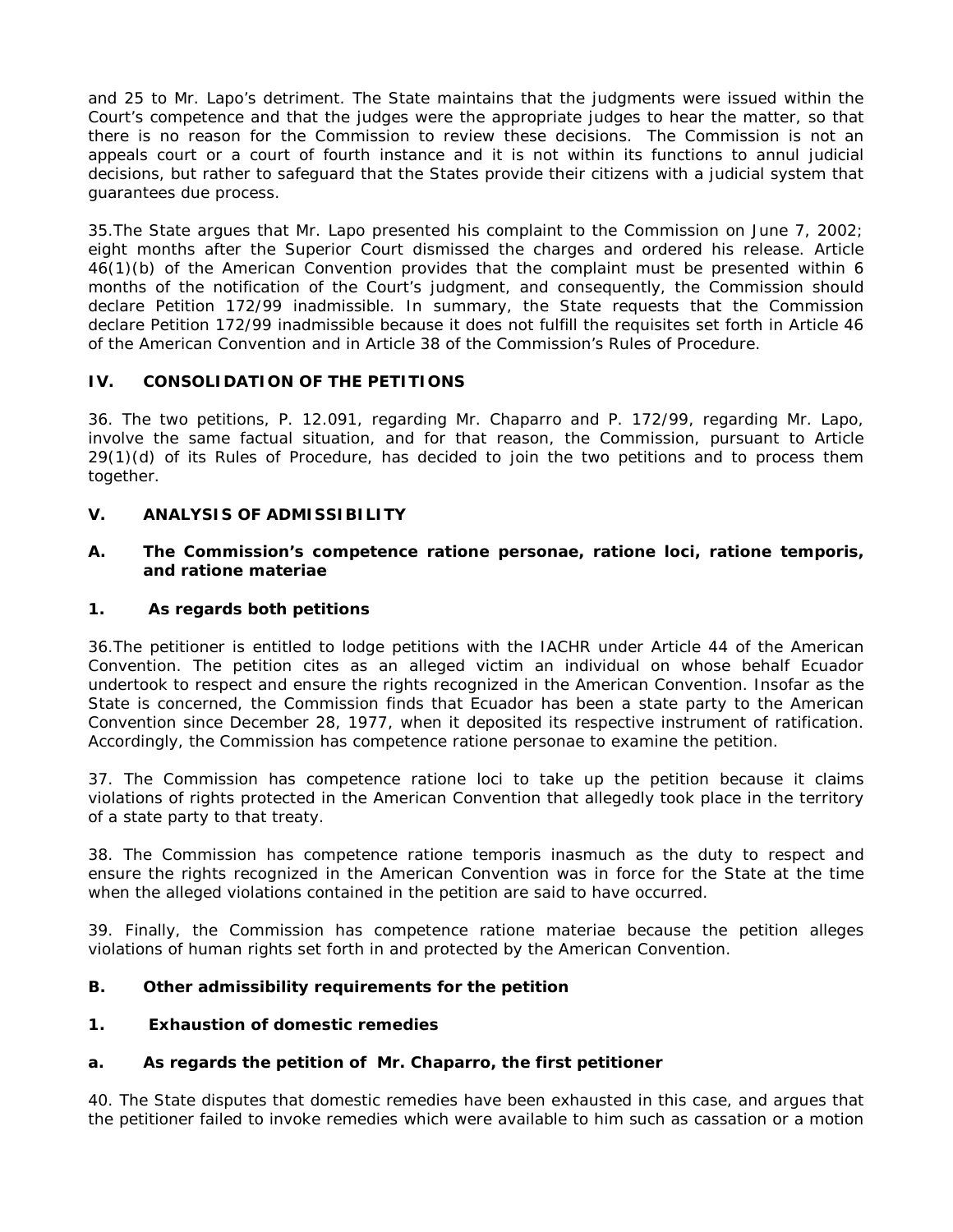for revision. Since the petitioner was released and the Fourth Chamber of the Superior Court "provisionally" dismissed the charges against him, following the sole response of the State dated March 17, 1999; the Commission is of the view that domestic remedies have been exhausted in this case.

### **b. As regards the petition of Mr. Lapo, the second petitioner**

41. The State does not dispute that domestic remedies have been exhausted in this case, and that exhaustion was completed with the issuance of the Superior Court's definitive dismissal order on October 26, 2001 and the release of the petitioner. Consequently, the Commission concludes that domestic remedies have been exhausted in this case.

## **2. Deadline for lodging the petition**

## **a. As regards the petition of Mr. Chaparro, the first petitioner**

42. Article 46(1)(b) of the American Convention provides that the petition must be lodged within a period of six months from the date on which the petitioner is notified of the final judgment that exhausted domestic remedies. The petitioner presented his complaint to the Commission on September 8, 1998 alleging that he was illegally and arbitrarily detained. The Ecuadorian Courts did not dismiss the charges against Mr. Chaparro for lack of evidence to inculpate him until November 12, 2001. Therefore, the petition was presented before the deadline.

## **b. As regards the petition of Mr. Lapo, the second petitioner**

43. Article 46(1)(b) of the American Convention provides that the petition must be lodged within a period of six months from the date on which the petitioner is notified of the final judgment that exhausted domestic remedies. The petitioner presented his complaint to the Commission on April 14, 1999. The complaint was under study and communicated to the State on June 7, 2002 and the State incorrectly concluded that the petition had not been presented until that date, whereas, in fact, it was within the deadline.

# **3. Duplication of proceedings and** *res judicata*

#### **a. As regards both petitions**

44. The Commission finds that the subject matter of the petition is not pending in another international proceeding for settlement, nor is the petition substantially the same as one previously studied by the Commission or by another international organization. Accordingly, the requirements set forth in Articles 46(1)(c) have also been met.

#### **4. Characterization of the facts alleged**

#### **a. As regards the petition of Mr. Chaparro, the first petitioner**

45 The Commission finds that the allegations, if proven, could establish a violation of the rights recognized in Articles 5 and 7 of the American Convention. The State's response does not address the issues raised under Articles 5 and 7, but limits itself to an allegation that Mr. Chaparro was afforded access to all available remedies under domestic law and that the proceedings respected the guarantees of due process. The petitioners further argue an alleged violation of Articles 8 and 25. An alleged arbitrary detention, which is not cured by available domestic remedies, may implicate violations of Articles 8 and 25 as regards the failure to afford access to a simple and prompt remedy for the detention and the guarantees of due process. The Commission frames the issue presented in this case as the right of the State, under the American Convention, to hold an individual in detention for more than eighteen months, when, as the petitioner maintains, there is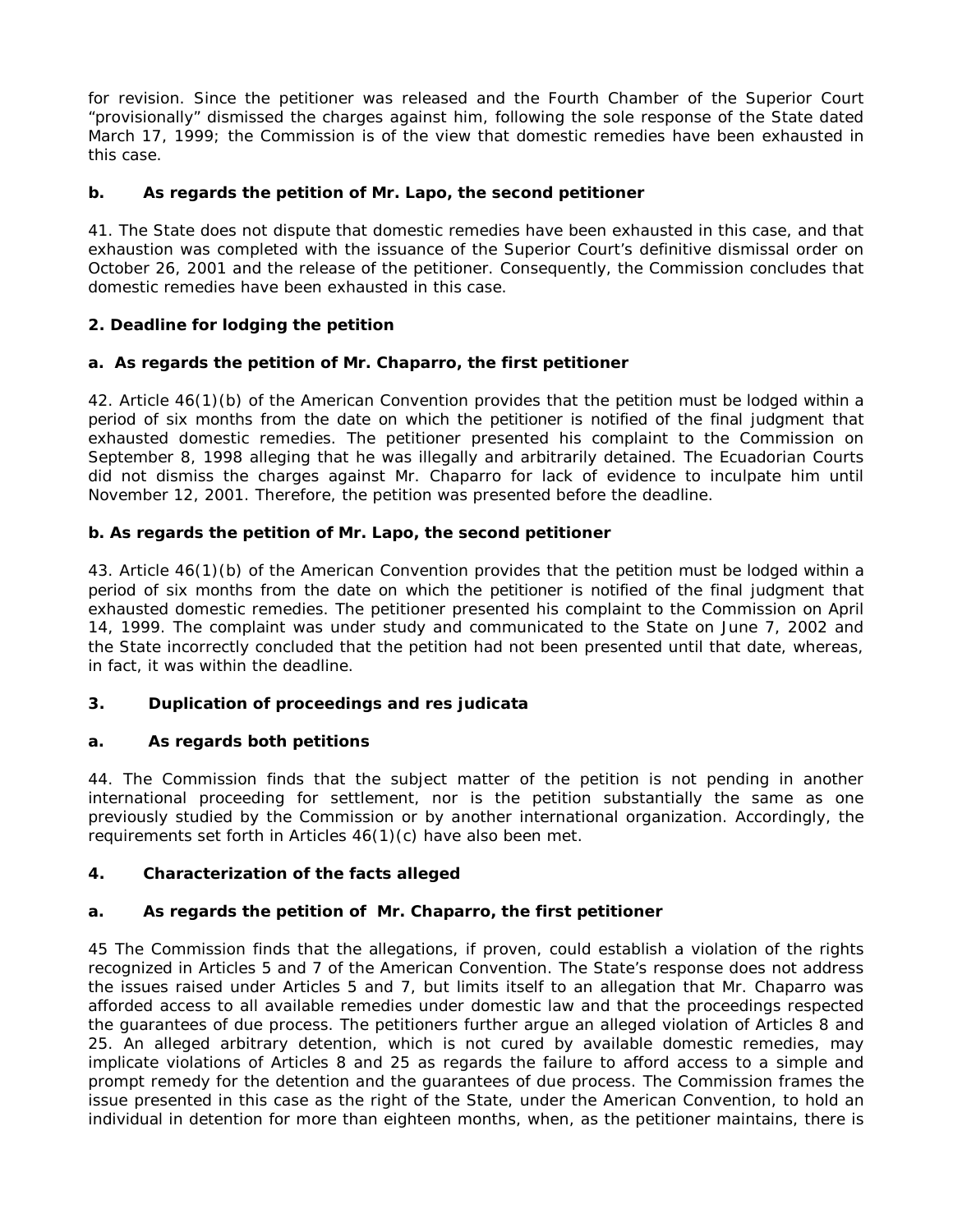not a shred of evidence linking the individual to the alleged crime. The Commission considers at this point in the proceedings that the detention of Mr. Chaparro, without a warrant, holding him incommunicado for a period of time longer than that permitted under law and without access to a lawyer may disclose a violation of Articles 5 and 7 of the Convention. The determination as to whether the State had reasonable grounds to link him to the alleged crime and whether the detention was arbitrary are issues pending a full briefing on the merits in this case. In addition, Mr. Chaparro alleges that he was financially ruined, given that the State seized control of his Factory shortly after he was detained. Mr. Chaparro alleges that the seizure of his factory occurred in violation of the Drug Law and of the American Convention, since the law provides that the goods utilized in the commission of the crime are to be seized. The factory was seized without there ever having been a judgment finding Mr. Chaparro guilty of any crime under the law, in contradiction of his right to a presumption of innocence in violation of Articles 8(2) and his right to property, set forth in Article 21 of the Convention.

## **b. As regards the petition of Mr. Lapo, the second petitioner**

46. The Commission finds that the allegations, if proven, could establish a violation of the rights recognized in Article 7 of the American Convention to the detriment of Mr. Lapo. The State's response does not address the issues raised under Article 7, but limits itself to an allegation that Mr. Lapo was afforded access to all available remedies under domestic law and that the proceedings respected the guarantees of due process. The State argues Articles 8 and 25, which are not raised by Mr. Lapo. An alleged arbitrary detention that is not cured by available domestic remedies may implicate violations of Articles 8 and 25 as regards the failure to afford access to a simple and prompt remedy for the detention and the guarantees of due process. The Commission frames the issue presented in this case as the right of the State, under the American Convention, to hold an individual in detention for more than eighteen months, when, as Mr. Lapo maintains, there is not a shred of evidence linking the individual to the alleged crime. The Commission considers at this point in the proceedings that the detention of Mr. Lapo, without a warrant, holding him incommunicado for a period of time longer than that permitted under law and without access to a lawyer may disclose a violation of Article 7 of the Convention. The determination as to whether the State had reasonable grounds to link Mr. Lapo to the alleged crime and whether the detention was arbitrary are issues pending a full briefing on the merits in this case.

#### **VI. CONCLUSION**

47. Based on the factual and legal arguments given above and without prejudging the merits of the matter, the Commission concludes that this case meets the admissibility requirements set forth in Article 46 of the American Convention.

#### **THE INTER-AMERICAN COMMISSION ON HUMAN RIGHTS,**

#### **DECIDES:**

1. To declare this case admissible as regards Article 5, 7, 8, 21 and 25 of the American Convention read in conjunction with Article 1(1) as regards Mr. Chaparro, the first petitioner.

2. To declare this case admissible as regards Article 7, 8 and 25 of the American Convention read in conjunction with Article 1(1) as regards Mr. Lapo, the second petitioner.

3. To transmit this report to the two petitioners and to the State.

4. To continue with the analysis of merits in this case.

5. To publish this report and to include it in it's Annual Report to the OAS General Assembly.